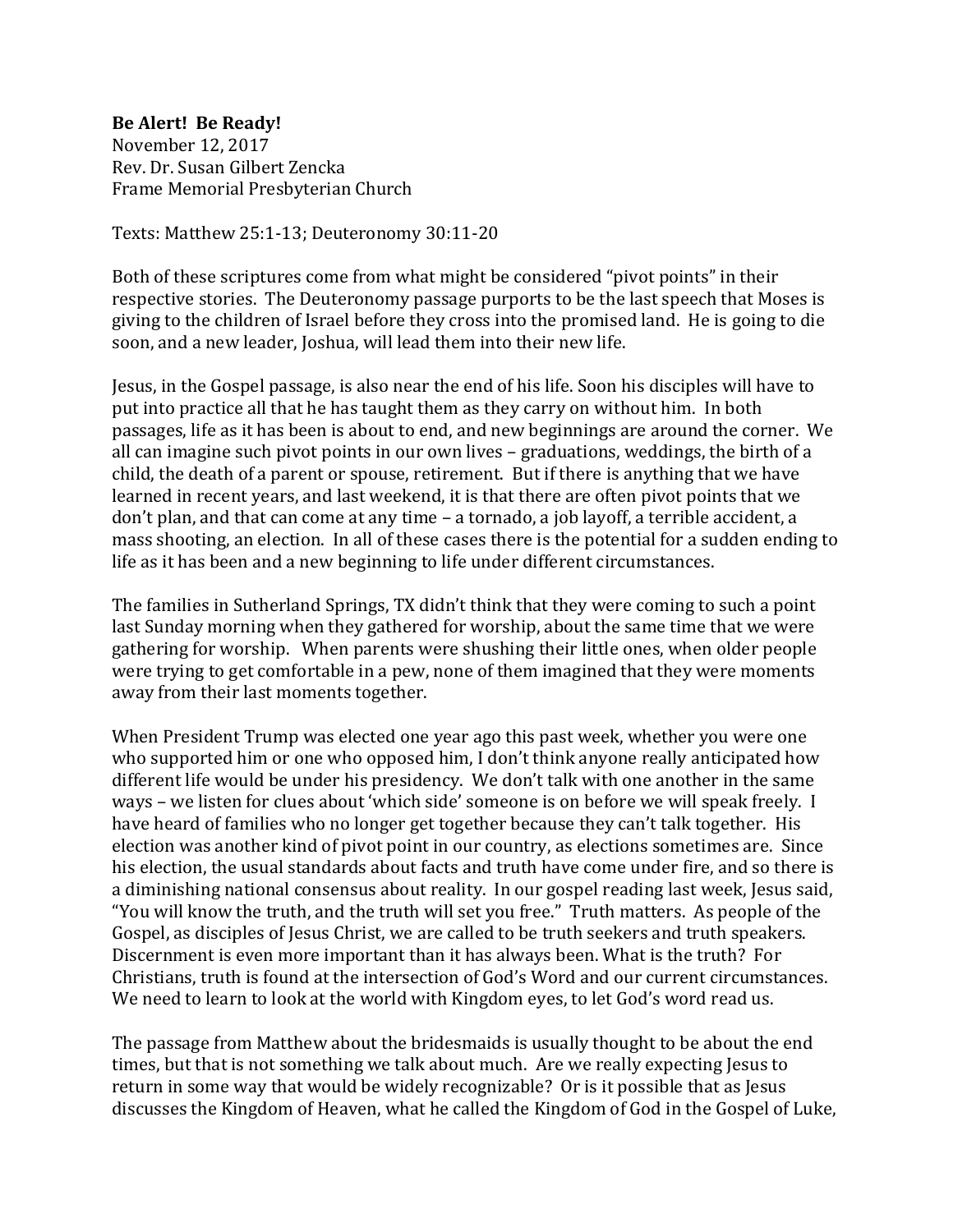he is talking about the ongoing transformative action of God in the world, the alternate understanding of reality that does not place facts in dispute, but understands the meaning of things differently? So that in our contemporary culture, some people are more important than others, but in Biblical reality, each person is valuable, each person carries holiness within them, each person bears the image of God. In our contemporary culture, immigrants and refugees are feared and resented, but in Biblical reality, we welcome the immigrant and the refugee, recognizing that our spiritual ancestors were refugees from slavery in Egypt, and that for most of us, our national ancestors were immigrants and often refugees from Europe, seeking a place where they could worship God freely and seek a better life. In our contemporary culture value is determined by economics and the contribution to the bottom line, but in Biblical reality people, creatures, and the Earth have intrinsic value as part of God's creation.

In our passage from Deuteronomy, we are reminded that we are always facing choices, and that in each choice, we have the opportunity to follow God or to move away from God, to choose love or hate, to choose hope or fear, to choose discipleship or some other value system. When we place these two texts in conversation, suddenly we can see that as disciples we need to be alert to issues of discernment, we need to be ready to recognize the choices before us, we need to be prepared to notice signs of God's Kingdom. So that when a friend asks us to cheat on an assignment, we can recognize that doing this will undermine our integrity and lead us away from truth. And when someone suggests that lying is actually better than telling the truth because it makes someone feel better, we can understand that feeling good isn't always the most important thing and if it requires lying, it's not the way to the joy and peace that God intends for us. And when horrific evil or unspeakable tragedy enters our lives, how do we make meaning of it? Can we imagine reconciliation? Are we able to find our way to hope, and to embodying hope in our actions?

Jesus calls us into community, he called his disciples into radical communities of accountability, vulnerability, and trust. And in small communities, they studied God's Word, broke bread together, prayed with and for one another, and shared with one another. We develop discernment in community with the Bible and with one another—we learn from that great cloud of witnesses whose stories are told in the Bible, and from the brothers and sisters in our midst. But discipleship really does require vulnerability—to God and to each other. This is perhaps the greatest takeaway I've received in my travels to Colombia—their churches are not just one more activity in their lives; they are the context through which they interpret and live their lives. Many of us have been a part of some kind of vital community experience if only briefly—as part of a play, or a winning team, or even a political campaign, perhaps in a twelve-step group—can we imagine forming that kind of community in church? I'm not suggesting that we would not be involved in other organizations—I'm just wondering if we can imagine being vulnerable enough to one another that we could share our deepest hopes, our bitterest failures, our anger at life, our despair with evil. Can we weep together and laugh together and sweat together and share our lives as we work together with one another and with God for the transformation of the world? Can we allow our relationships with one another to be part of the way that God transforms us?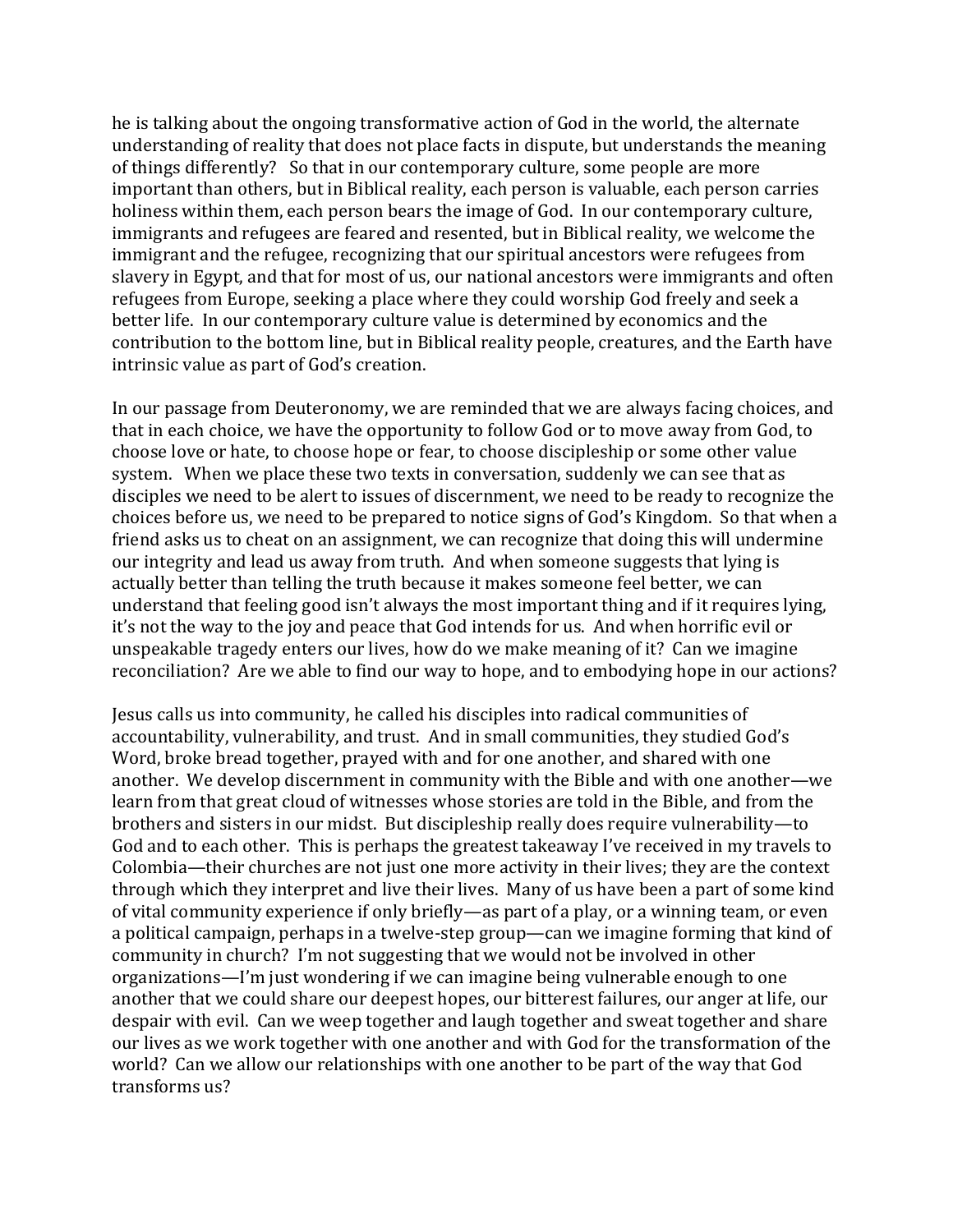Lately in our presbytery we've been occasionally discussing the difference between a membership model of church and a discipleship model of church. For many years, we were content with a membership model where the church was one of the many organizations that made up our civic life. We belonged to the church like we belonged to Rotary, or to a political party, or a country club, or to various interest organizations. Recently, more people are talking about a discipleship model of church, where we gather with other disciples, seeking to learn and understand how to live as people of God in the world, seeking to faithfully discern God's mission in the world and to join in it, and our participation in other organizations continues but as part of the way we serve God in the world, by caring for God's good creation, or God's hungry children, or working for God's justice, or seeking to live out God's mission of reconciliation. We are recognizing that discipleship isn't just one of the many things we do, but a way of being in the world that shapes every choice, every action, every relationship.

Living as a disciple is challenging in our modern context that defines the world in secular terms. It's easy to lose track of our identity as children of God and to lose focus on God's mission in the world, unless we are actively participating with other believers in the kind of community that nurtures discernment.

In each of this morning's readings, the leader of the faith community was speaking with urgency to his followers because he knew how hard it is to live in the world and discern God's ways. Moses and Jesus each spent time in prayer, seeking God's presence, learning to understand themselves in God, and they were trying to impress upon their followers that it's easy to lose track of God's ways in the world. And it that was true in their world, how much truer is it for us with our many distractions and ?

Moses told the people of Israel "Surely, this commandment that I am commanding you today is not too hard for you, nor is it too far away. It is not in heaven, that you should say, 'Who will go up to heaven for us, and get it for us so that we may hear it and observe it?' Neither is it beyond the sea, that you should say, 'Who will cross to the other side of the sea for us, and get it for us so that we may hear it and observe it?' No, the word is very near to you; it is in your mouth and in your heart for you to observe." And this followed his reminder to love God with all your heart and all your soul—spend time with God and God's Word. We wouldn't expect to develop an instinct for cooking without spending time in the kitchen, practicing recipes, and learning how different cooking methods work, and which seasonings add what flavors. We wouldn't run a race without training for it, maybe getting together with friends to run and compare notes; plus cross-training and developing our core. But many of us assume we can live the life of faith, develop a moral compass and a sense of discernment without spending time with God, without taking the time to learn what the teachings of Jesus mean, without being part of an intentional community within which to practice accountability.

This is stewardship season—what do our financial pledges have to do with all of this? Part of the reason that we make financial commitments to the church is to practice letting go of the attachments that can keep us from deepening our commitment to God. Part of the reason we make financial commitments to the church is that we want to practice generosity. As we practice choosing God with our money, we learn to choose God with our